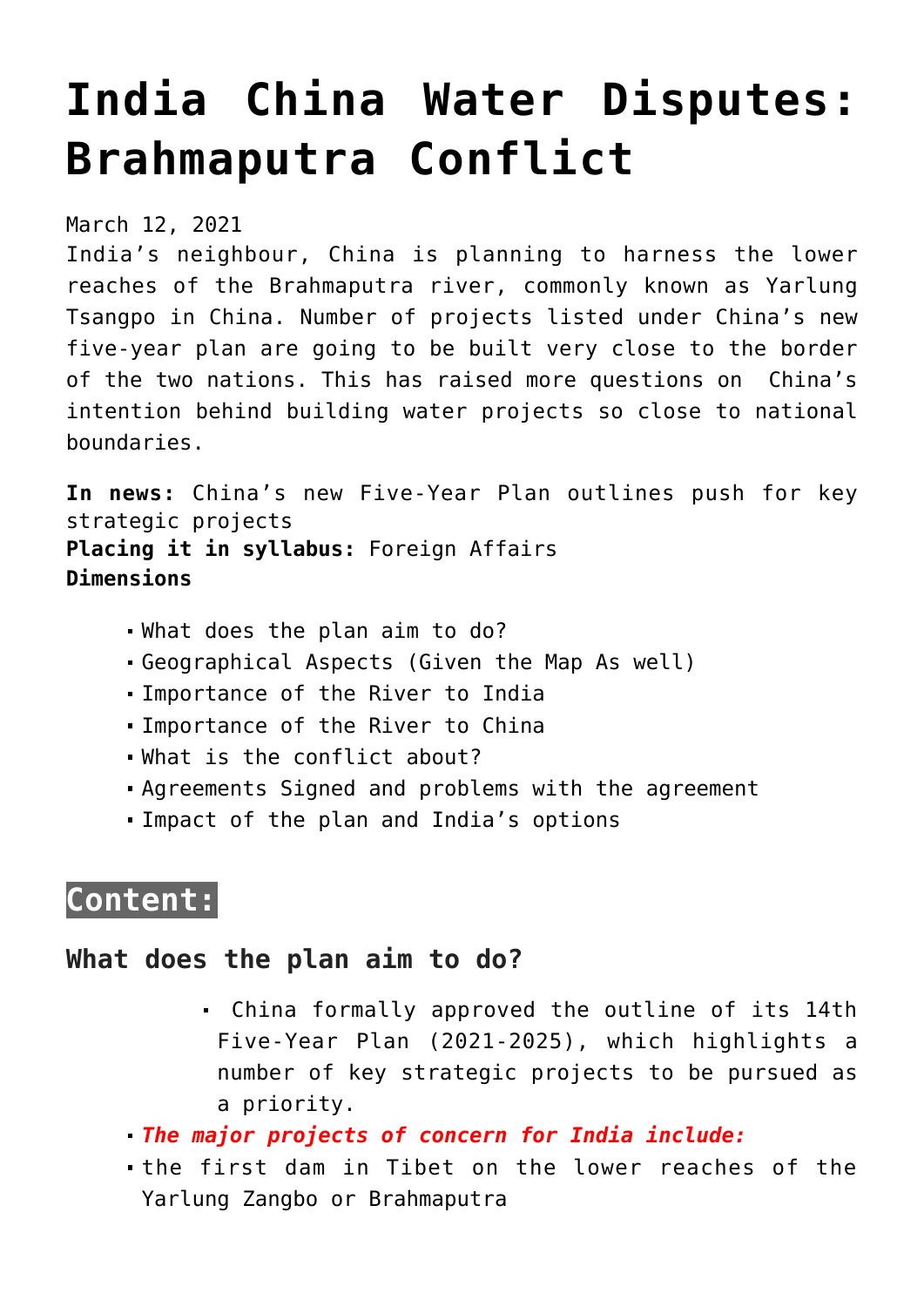- In this Project, China could build up to 60 gigawatts (GW) of generation capacity on the river which would make it the world's biggest hydropower project, overtaking China's 22.5 GW Three Gorges Dam.
- a Sichuan-Tibet railway line near the India border, and
- a push for self-sufficiency in emerging industries such as Artificial Intelligence (AI).

#### **Other Important Facts:**

- China's new five-year plan calls for a move toward less dependence on the outside world, both for advanced technology and as a source of final demand.
- Beijing's efforts to promote indigenous innovation have failed in the past and are unlikely to be successful in the future.
- Following the 'socialist road' is incompatible with increasing the share of household consumption in Chinese GDP.
- Any actual disengagement with the international economy will be driven by US government sanctions and multinational corporations' supply-chain rerouting, not by the requirements of the plan.

## **Geographical Aspects**

- The Brahmaputra/Yarlung Tsangpo is a trans-Himalayan river with its origin in the Jima **Yangzong glacier (Mansarovar Lake region)** near the Mount Kailash, located on the northern side of the Himalayas in Burang County of Tibet.
- Over 56% of it flows in Chinese territory.
- The Yarlung Tsangpo enters India after passing the **Great Bend**, through Arunachal Pradesh where it is known as Siang/Dihang, then onto Assam where it is called Brahmaputra, and thereafter to Bangladesh where it is named Jamuna.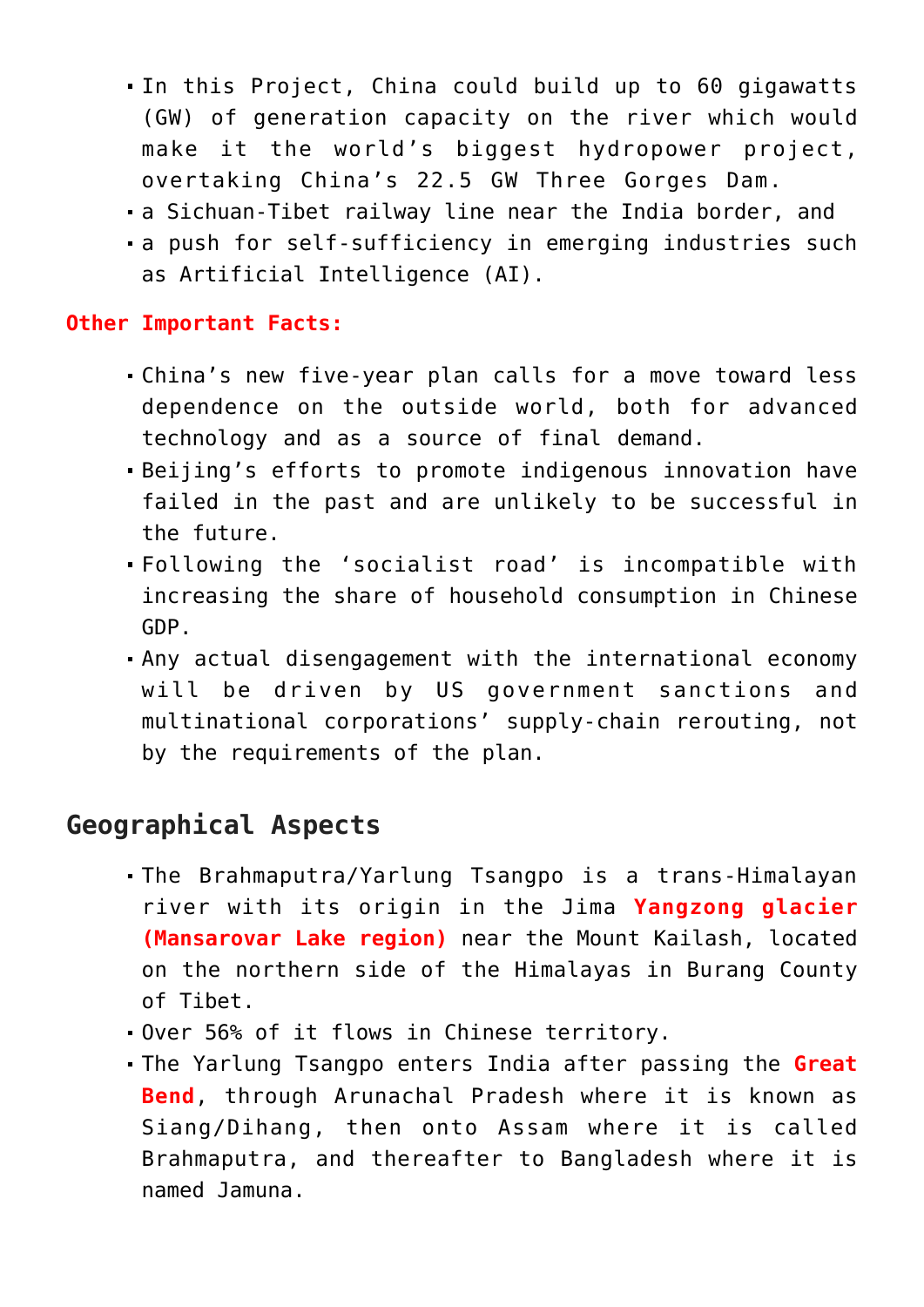- Data suggests that annual outflow of Yarlung Tsangpo from China is less than that from India's Brahmaputra.
- As the river crosses the Himalayan crestline, it receives annual rainfall of about 2,000-2,100 mm, which results in swelling of the river line while entering India.
- The Brahmaputra gets mightier as it flows downstream because of the flow contribution of **tributaries** such as **Dibang, Lohit and Subansiri.**
- In terms of sediment flow, the flow volume and discharge is not sufficient to generate and transport the large sediment load that is characteristic of Brahmaputra downstream.
- China completed the **Zangmu Dam** (510 MW capacity) built on the upper reaches of Brahmaputra in 2010. Three more dams at **Dagu** (640 MW), **Jiacha** (320 MW) and **Jeixu** are currently under construction.
- The work on **Zam hydropower station**, which will be the largest dam on Brahmaputra, too commenced in 2015



## **Importance of the River to India**

- People and communities adjoining River Brahmaputra to meet their livelihood such as wading of cattle, fishing, and cultivation of different types of crops, irrigation and riverine transport.
- Brahmaputra delta is home to 130 million people and 600 000 people live on the riverine islands. These people rely on the annual 'normal' flood to bring moisture and fresh sediments to the floodplain soils, hence providing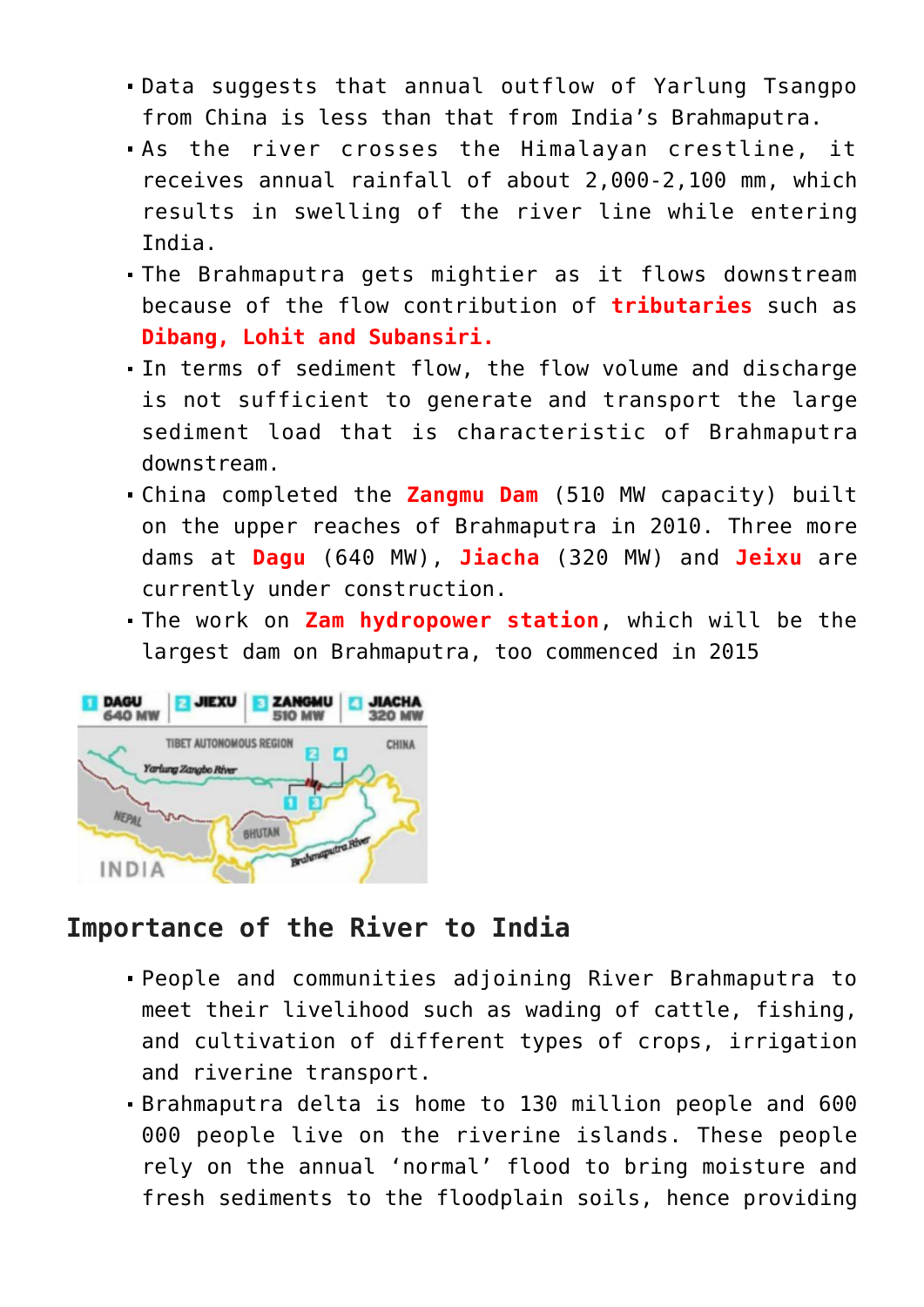the necessities for agricultural and marine farming.

- Till India became independent in 1947, the Brahmaputra River was utilized as an important shipping canal. In the 1990s, the length amid Dhubri and Sadiya in India was proclaimed as National Waterway No.2, and it offers facilities for freight carriage
- It also has potential for hydroelectric power generation. India is planning a multipurpose 10,000 MW hydropower project in Arunachal Pradesh

### **Importance of the River to China:**

- China's unique position as the only country in the region which is completely upper riparian, lends it an unparalleled advantage and power to influence the flow of water to nations downstream.
- China has been historically a water scarce country with uneven distribution of its water resources. The interregional disparity in water resources is stark.
- China has undertaken gigantic water diversion projects such as the **South-North Water Transfer Project (SNWTP)** to address its regional water distribution imbalance. The western line of this project includes building a dam on the Great Bend of Yarlung, where the river curves into the Assamese plains of India
- Yarlung Tsangpo is also a source of drinking water and agriculture for the parched areas of Tibet.
- Brahmaputra River and increasingly damming transboundary rivers are key to achieve China's intended goal to triple its hydropower capacity to 300 GW.

### **What is the conflict about?**

Chinese decision to build more and more dams on Yarlung/Brahmaputra has been an issue of major concern for India.

**Type of Projects:** China, on its part, insists that the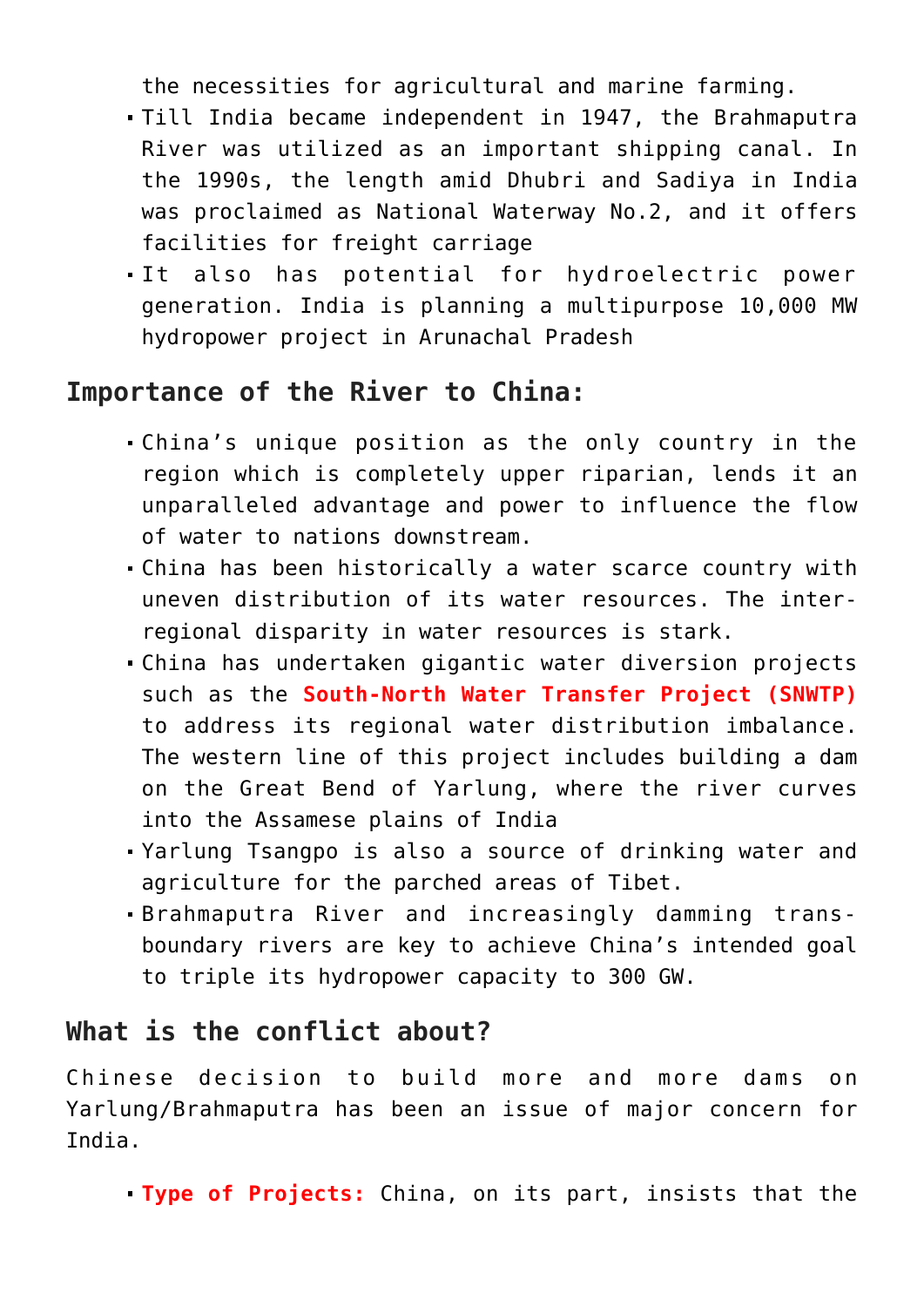dams are and will continue to be run-of-river projects, wherein water will be returned to the river after use. As such there ought to be no fears of diversion, hoarding, and release of water later. This claim was taken with a pinch of salt by the Indian Government.

- **Water Hegemony:** These dams are large enough to be converted and used as storage dams, especially if the purpose is flood control and irrigation (as is the case with Zangmu Dam). In the absence of a water treaty, China depriving India of water during lean seasons becomes a possibility.
- **Flooding:** Another risk is the release of flood waters during the monsoon season, which could inundate the already flooded Brahmaputra river basin in Assam. There is much apprehension that the Brahmaputra may lose the silt, which makes the plains in its basin fertile, because of sediment trapping in the dams.
- **Seismic Instability**: all hydropower projects, particularly around the Great Bend, are located in a highly volatile tectonic zone. Their proximity to known geological fault lines, where Indian Plate collides with the Eurasian Plate, makes them extremely earthquakeprone. In 2008, the Three Gorges Dam on the Yangtze River gave way under the stress of an earthquake (7.9 on the Richter scale) in the eastern rim of Tibet, resulting in loss of many lives. This raises serious concerns about risks posed by big dams built in such seismically sensitive areas
- **Pollution:** In building its dams, China has also polluted its rivers. The quality of water that flows downstream into India needs to be taken into account. The disruption of natural flood cycles of the river could also adversely affect the rich geo-environmental and bio-physical settings in India's Northeast.
- **Use principle of prior appropriation to influence Arunachal Pradesh:** Principle of prior appropriation favours neither the upstream nor the downstream State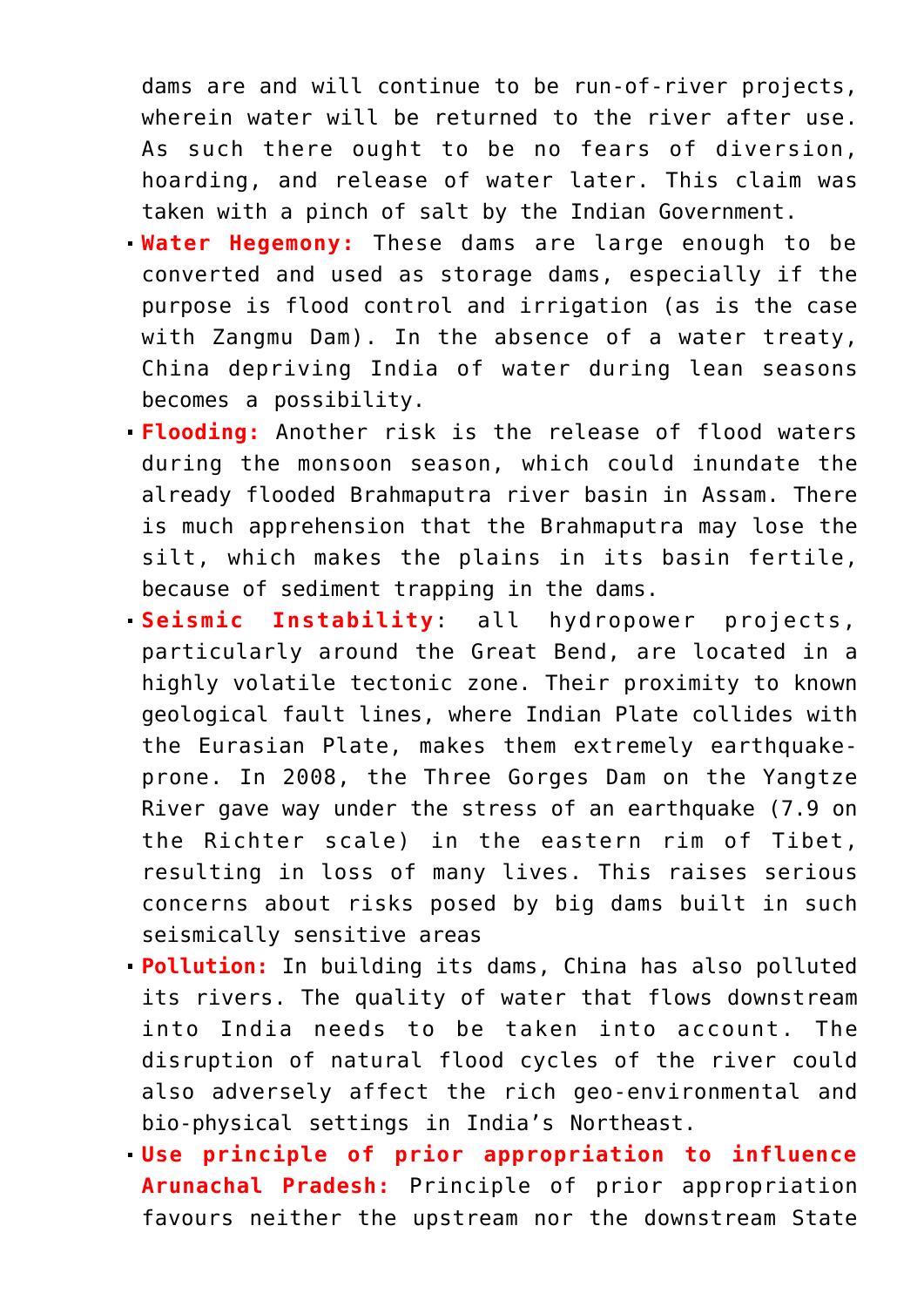but the one that puts the water to first use, thereby protecting the right to first use of water as in the past. China has priority rights since it was the first to build dams on Yarlung Tsangpo. By building dams especially near the Great Bend, after which the river flows into India through Arunachal Pradesh, China could be seeking to leverage its position over the Indian state of Arunachal Pradesh

**Effect on Farming**: The newest dam which has been envisaged by China on the lower reaches of the Brahmaputra river in Tibet will also hold back the river silt, which provides essential nutrients to the soil for farming and is the reason for the fertility of the plains of Assam.

### **Agreements Signed and problems with the agreement**

- As of now, there is no institutionalised mechanism on water cooperation between India and China.
- China has signed no such treaty with India or any of its neighbours and continues to act in a unilateral manner in the region.
- However, in 2002, India and China had entered into a Memorandum of Understanding (MoU) wherein China agreed to share hydrological information about Yarlung Tsangpo (Brahmaputra) including its discharge at Nugesha, Yangcun and Nuxia stations from June 01 to October 15 every year.
- This was helpful in the formulation of flood forecasts by the Central Water Commission. When this provision ended in 2007, it was renewed for another five years.
- In 2006, a Joint Expert Level Mechanism was set up between the two countries in order to exchange hydrological information and ensure a smooth transmission of flood season hydrological data.
- In 2013, this provision was renewed with the change that 2014 onward sharing of data would take place twice a day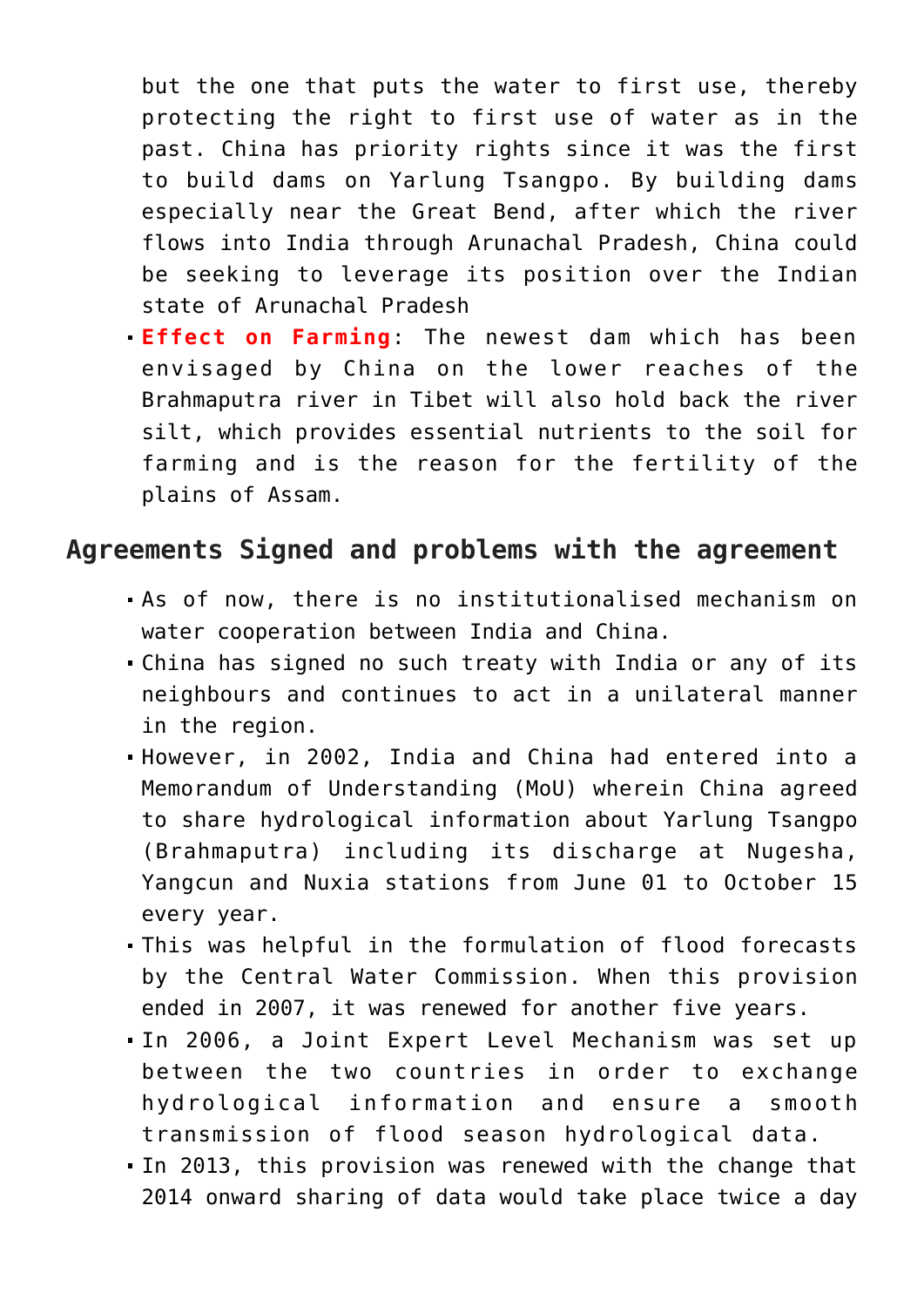from May 15 to October 15.

- However, China had refused to share hydrological data during the Doklam standoff last year.
- Although hydrological data sharing resumed in 2018, the Doklam face-off showed how China could use water for political leverage.
- By refusing to share data which is crucial for flood control and planning during the monsoon period in India, China demonstrated that it is not averse to using water as a political weapon to control and force compliance on its downstream neighbours.

#### *China has refused to:*

to ratify the 1997 UN Convention on the Law of the Nonnavigational Uses of International Watercourses which provides a framework for multilateral cooperation on water.

to sign and ratify the **Helsinki Rules on the Uses of the Waters of International Rivers (or Helsinki Rules)** which is a codification of the principles of international law relating to transboundary water resources. The Rules provide each state within an international drainage basin has the right to a reasonable and equitable part of the beneficial use of the basin waters.

### **Impact of the plan and India's options**

- China seems to have chosen a policy of absolute sovereignty rather than one of national integrity over shared water resources.
- Any forward movement on ensuring hydro security in the Brahmaputra basin would require a long-term understanding between the two countries.
- India's hydro-diplomacy thus faces the daunting challenge of engaging China in a sustained dialogue and securing a water sharing treaty that serves the